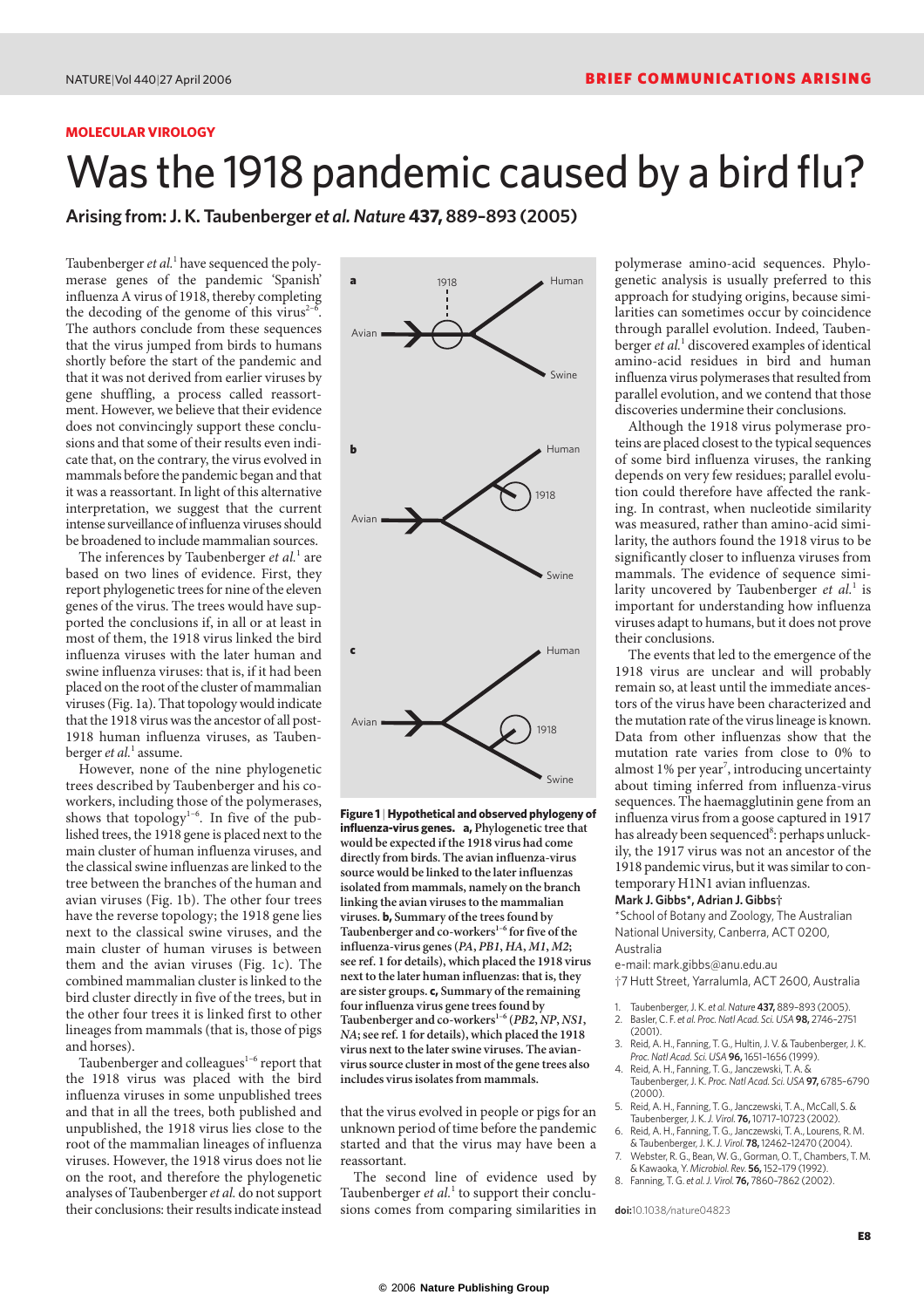### **MOLECULAR VIROLOGY** Was the 1918 flu avian in origin?

**Arising from: J. K. Taubenberger** *et al. Nature* **437, 889–893 (2005)**

Taubenberger *et al.*<sup>1</sup> claim that the 1918 influenza virus was derived from an avian source and adapted to humans shortly before the pandemic. However, we do not believe that this conclusion, which has been widely disseminated in the popular press and in scientific journals<sup>2-4</sup>, is supported by their phylogenetic evidence.

The authors' conclusion is based on DNA sequences from three RNA-polymerase genes, each of which resides on a separate RNA segment of the viral genome. The nucleotide phylogenies that they present<sup>1</sup> show, with strong statistical support, that the 1918 influenza virus is found within clades containing human

**Figure 1** | **Neighbourjoining analysis of the PB1 subunit of the influenza virus A polymerase heterotrimer and of the peptide PB1–F2. a, b, Amino-acid alignments for a, PB1, and b, PB1-F2 (incomplete sequences omitted), taken from Supplementary Figure 2a, b of Taubenberger** *et al.***<sup>1</sup> . Data were analysed using MEGA 3.1 software7 ; bootstrap values represent 100 replications. Sample names are given in ref. 1. The 1918 and avian viruses are shown in red and blue text, respectively.** 

and classical swine influenza viruses and is not basal to those clades. Moreover, the relationship of the 1918 strain to avian strains (rather than to equine or other mammalian strains) is unresolved because the trees are unrooted.

The phylogenies described by Taubenberger *et al.*<sup>1</sup> contradict their main conclusions and are presented without discussion of the evolutionary relationships they imply. Instead, evolutionary conclusions are improperly drawn from a similarity between the 1918 and avian influenza viruses in the patterns of basepair substitution (that is, the synonymous/ non-synonymous and transition/transversion ratios, and variation in fourfold-degenerate



sites) and without consideration of the relative similarity of the 1918 flu in these traits to other mammalian strains. These are inappropriate characters from which to infer similarity by descent, and the data from the DNA sequences should not be discounted as they are superior indicators of phylogenetic relatedness.

Taubenberger *et al.*<sup>1</sup> also claim that the amino-acid sequences encoded by these RNApolymerase genes support the avian nature of the 1918 virus. We reconstructed phylogenies using their amino-acid sequences<sup>1</sup> and found that the 1918 virus falls within, and not basal to, clades containing strains from other mammalian hosts (Fig. 1). Sequences from the nucleoprotein gene of the influenza virus also fail to provide evidence that the 1918 strain is derived directly from an avian source<sup>5</sup>.

In support of their conclusions, Taubenberger *et al.*<sup>1</sup> cite prior phylogenetic studies<sup>6</sup> indicating that the 1918 flu may have been derived from an avian source. However, those results simply show that the 1918 flu is phylogenetically unresolved and genetically equidistant from the North American and Asian clades of avian flu, which does not indicate emergence from an avian source.

By stating that the high pathogenicity of the 1918 virus is related to its emergence as a human-adapted avian influenza virus, the authors raise the possibility that an emerging avian strain could resemble the 1918 flu. This alarming implication, which is based on misinterpretation of the phylogenetic data, is completely unjustified and could seriously distort the public perception of disease risk, with grave economic and social consequences. **Janis Antonovics, Michael E. Hood,**

#### **Christi Howell Baker**

Department of Biology, University of Virginia, Charlottesville, Virginia 22904, USA e-mail:ja8n@virginia.edu

1. Taubenberger, J. K. *et al. Nature* **437,** 889–893 (2005).

- 2. Belshe, R. B. *N. Engl. J. Med.* **353,** 2209–2211 (2005).
- 3. Russell, C. J. & Webster, R. G. *Cell***123,** 368–371 (2005).

4. Sharp, P. A. *Science* **310,**17 (2005).

- 5. Reid, A. H., Fanning, T. G., Janczewski, T. A., Lourens, R. M. & Taubenberger, J. K.*J. Virol.* **78,**12462–12470 (2004).
- 6. Reid, A. H., Taubenberger, J. K. & Fanning, T. G. *Nature Rev. Microbiol.* **2,** 909–914 (2004).
- 7. Kumar, S., Tamura, K. & Nei, M. *Brief. Bioinformat.* **5,** 150–163 (2004).

**doi:**10.1038/nature04824

## **MOLECULAR VIROLOGY** *Taubenberger* et al.*reply*

**Replying to: M. J. Gibbs & A. J. Gibbs** *Nature* **440, doi:10.1038/nature04823; J. Antonovics, M. E. Hood & C. H. Baker** *Nature* **440, doi:10.1038/nature04824 (2006)**

We have proposed that the virus responsible for the 1918 human influenza pandemic was avian-like, which to us is a reasonable interpretation of all the available data from phylogenetic, sequence, serological and historical

analysis, combined with what is known of influenza A virus biology<sup>1-4</sup>. However, Gibbs and Gibbs<sup>5</sup> and Antonovics *et al.*<sup>6</sup> question our inferred origin of the 1918 influenza virus.

Gibbs and Gibbs contest that the 1918 virus

evolved in mammals before the pandemic and was a reassortment<sup>5</sup>. They present three simplified trees showing the 1918 virus on the root of the mammalian clade, or in either the human or classical swine subclades, claiming that the 1918 virus was not placed on the root of the tree as expected. Likewise, Antonovics *et al.*state that the 1918 virus sequences are placed in the human and classical swine influenza clades and are not basal to them<sup>6</sup>. That is indeed true for the polymerase-gene trees shown, so here we assess this apparent discrepancy.